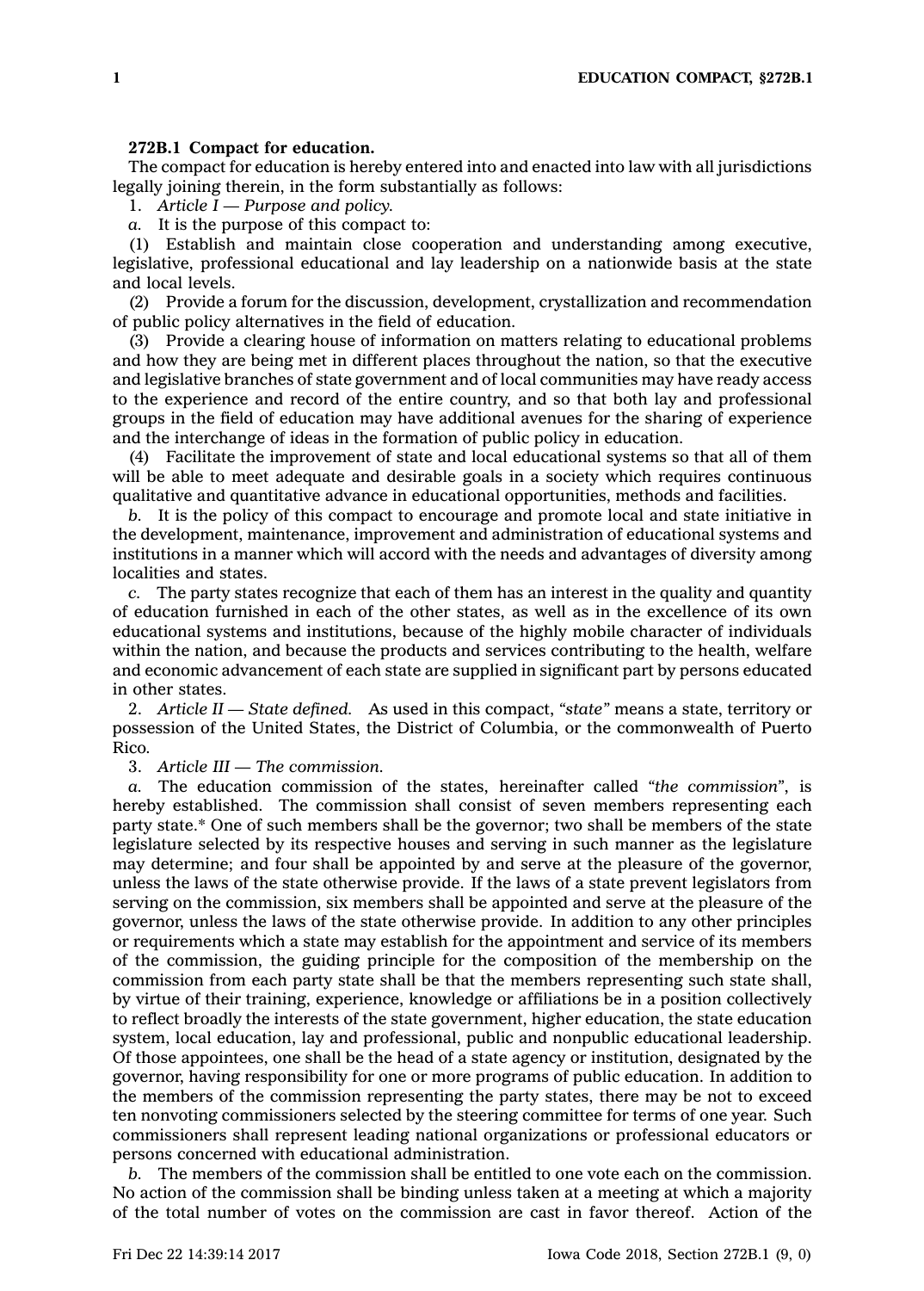commission shall be only at <sup>a</sup> meeting at which <sup>a</sup> majority of the commissioners are present. The commission shall meet at least once <sup>a</sup> year. In its bylaws, and subject to such directions and limitations as may be contained therein, the commission may delegate the exercise of any of its powers to the steering committee or the executive director, except for the power to approve budgets or requests for appropriations, the power to make policy recommendations pursuant to article IV and adoption of the annual report pursuant to paragraph *"j"* of this article.

*c.* The commission shall have <sup>a</sup> seal.

*d.* The commission shall elect annually, from among its members, <sup>a</sup> chairperson, who shall be <sup>a</sup> governor, <sup>a</sup> vice chairperson and <sup>a</sup> treasurer. The commission shall provide for the appointment of an executive director. Such executive director shall serve at the pleasure of the commission, and together with the treasurer and such other personnel as the commission may deem appropriate shall be bonded in such amount as the commission shall determine. The executive director shall be secretary.

*e.* Irrespective of the civil service, personnel or other merit system laws of any of the party states, the executive director subject to the approval of the steering committee shall appoint, remove or discharge such personnel as may be necessary for the performance of the functions of the commission, and shall fix the duties and compensation of such personnel. The commission in its bylaws shall provide for the personnel policies and programs of the commission.

*f.* The commission may borrow, accept or contract for the services of personnel from any party jurisdiction, the United States, or any subdivision or agency of the aforementioned governments, or from any agency of two or more of the party jurisdictions or their subdivisions.

*g.* The commission may accept for any of its purposes and functions under this compact any and all donations, and grants of money, equipment, supplies, materials and services, conditional or otherwise, from any state, the United States, or any other governmental agency, or from any person, firm, association, foundation, or corporation, and may receive, utilize and dispose of the same. Any donation or grant accepted by the commission pursuant to this paragraph or services borrowed pursuant to paragraph *"f"* of this article shall be reported in the annual report of the commission. Such report shall include the nature, amount and conditions, if any, of the donation, grant, or services borrowed, and the identity of the donor or lender.

*h.* The commission may establish and maintain such facilities as may be necessary for the transacting of its business. The commission may acquire, hold, and convey real and personal property and any interest therein.

*i.* The commission shall adopt bylaws for the conduct of its business and shall have the power to amend and rescind these bylaws. The commission shall publish its bylaws in convenient form and shall file <sup>a</sup> copy thereof and <sup>a</sup> copy of any amendment thereto, with the appropriate agency or officer in each of the party states.

*j.* The commission annually shall make to the governor and legislature of each party state <sup>a</sup> report covering the activities of the commission for the preceding year. The commission may make such additional reports as it may deem desirable.

4. *Article IV — Powers.* In addition to authority conferred on the commission by other provisions of the compact, the commission shall have authority to:

*a.* Collect, correlate, analyze and interpret information and data concerning educational needs and resources.

*b.* Encourage and foster research in all aspects of education, but with special reference to the desirable scope of instruction, organization, administration, and instructional methods and standards employed or suitable for employment in public educational systems.

*c.* Develop proposals for adequate financing of education as <sup>a</sup> whole and at each of its many levels.

*d.* Conduct or participate in research of the types referred to in this article in any instance where the commission finds that such research is necessary for the advancement of the purposes and policies of this compact, utilizing fully the resources of national associations,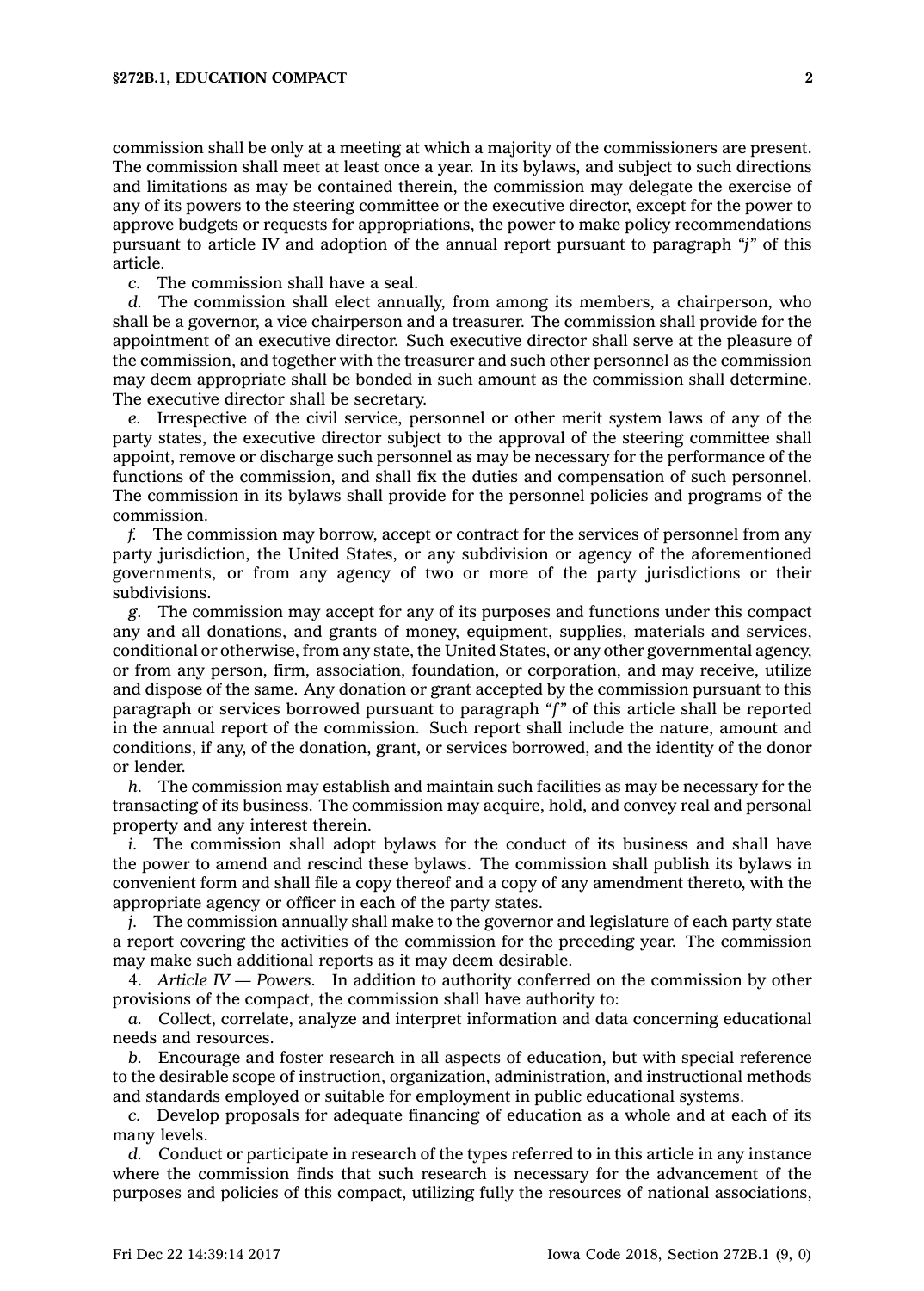regional compact organizations for higher education, and other agencies and institutions, both public and private.

*e.* Formulate suggested policies and plans for the improvement of public education as <sup>a</sup> whole, or for any segment thereof, and make recommendations with respect thereto available to the appropriate governmental units, agencies and public officials.

*f.* Do such other things as may be necessary or incidental to the administration of any of its authority or functions pursuant to this compact.

5. *Article V — Cooperation with federal government.*

*a.* If the laws of the United States specifically so provide, or if administrative provision is made therefor within the federal government, the United States may be represented on the commission by not to exceed ten representatives. Any such representative or representatives of the United States shall be appointed and serve in such manner as may be provided by or pursuant to federal law, and may be drawn from any one or more branches of the federal government, but no such representative shall have <sup>a</sup> vote on the commission.

*b.* The commission may provide information and make recommendations to any executive or legislative agency or officer of the federal government concerning the common educational policies of the states, and may advise with any such agencies or officers concerning any matter of mutual interest.

6. *Article VI — Committees.*

*a.* To assist in the expeditious conduct of its business when the full commission is not meeting, the commission shall elect <sup>a</sup> steering committee of thirty-two members which, subject to the provisions of this compact and consistent with the policies of the commission, shall be constituted and function as provided in the bylaws of the commission. One-fourth of the voting membership of the steering committee shall consist of governors, one-fourth shall consist of legislators, and the remainder shall consist of other members of the commission. A federal representative on the commission may serve with the steering committee, but without vote. The voting members of the steering committee shall serve for terms of two years, except that members elected to the first steering committee of the commission shall be elected as follows:

(1) Sixteen for one year and sixteen for two years.

(2) The chairperson, vice chairperson, and treasurer of the commission shall be members of the steering committee and, anything in this paragraph *"a"* to the contrary notwithstanding, shall serve during their continuance in these offices.

(3) Vacancies in the steering committee shall not affect its authority to act, but the commission at its next regular ensuing meeting following the occurrence of any vacancy shall fill it for the unexpired term.

(4) No person shall serve more than two terms as <sup>a</sup> member of the steering committee; provided that service for <sup>a</sup> partial term of one year or less shall not be counted toward the two-term limitation.

*b.* The commission may establish advisory and technical committees composed of state, local, and federal officials, and private persons to advise it with respect to any one or more of its functions. Any advisory or technical committee may, on request of the states concerned, be established to consider any matter of special concern to two or more of the party states.

*c.* The commission may establish such additional committees as its bylaws may provide.

7. *Article VII —Finance.*

*a.* The commission shall advise the governor or designated officer or officers of each party state of its budget and estimated expenditures for such period as may be required by the laws of that party state. Each of the commission's budgets of estimated expenditures shall contain specific recommendations of the amount or amounts to be appropriated by each of the party states.

*b.* The total amount of appropriation requests under any budget shall be apportioned among the party states. In making such apportionment, the commission shall devise and employ <sup>a</sup> formula which takes equitable account of the populations and per capita income levels of the party states.

*c.* The commission shall not pledge the credit of any party states. The commission may meet any of its obligations in whole or in part with funds available to it pursuant to article